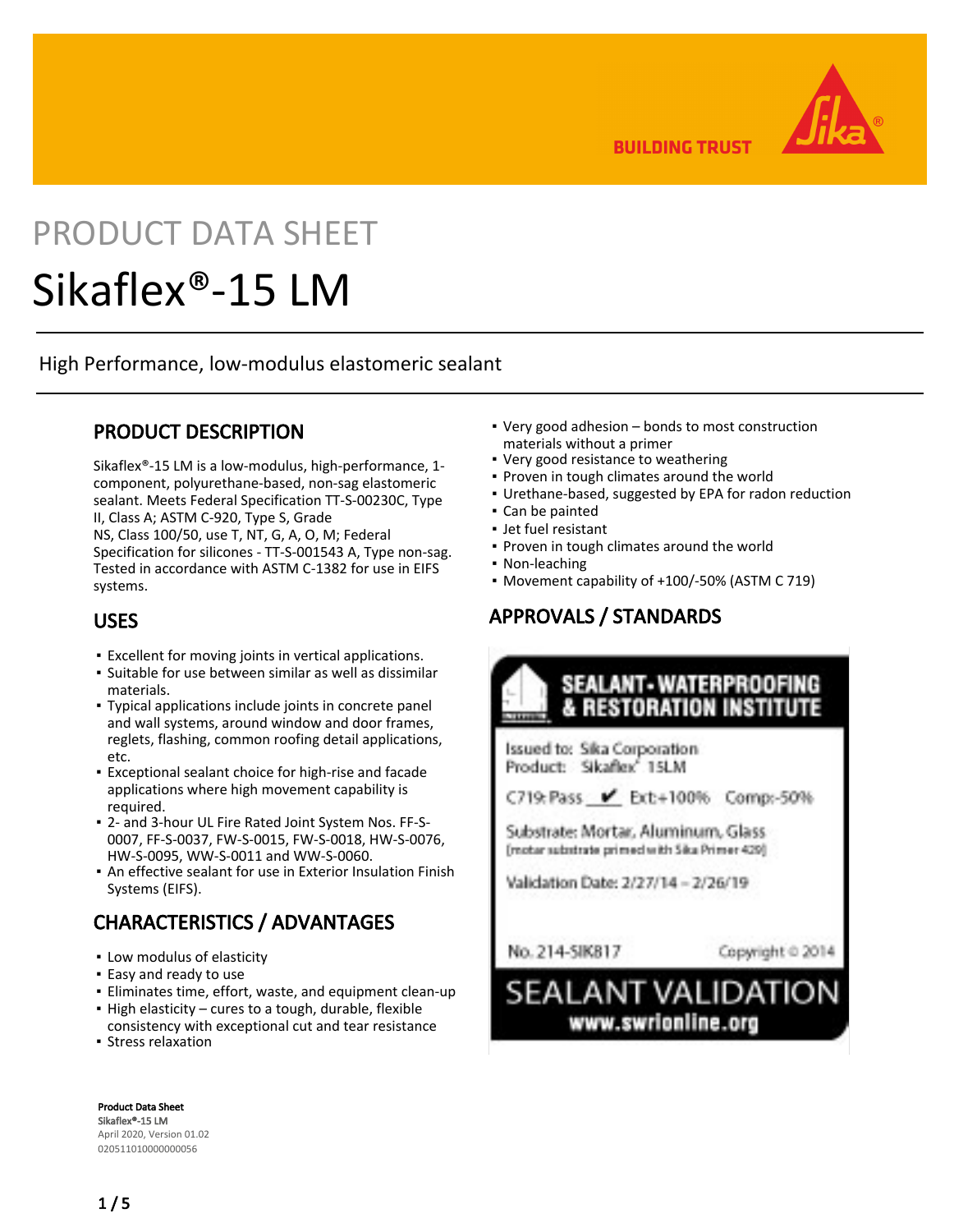## PRODUCT INFORMATION

| Packaging                 | 10 fl. oz. cartridge, 12 cartridges per box<br>20 fl oz. foil pack, 20 foil packs per box<br>5 gallon pail<br>55 gallon drum                                                                                                                                  |  |
|---------------------------|---------------------------------------------------------------------------------------------------------------------------------------------------------------------------------------------------------------------------------------------------------------|--|
| Color                     | White, Colonial White, Aluminum Gray, Limestone, Black, Dark Bronze,<br>Capitol Tan, Off-White, Beige, Almond, Coping Stone, Aluminum Stone,<br>Medium Bronze, Redwood Tan, Hartford Green and Stone. Special colors on<br>request (min. volume).             |  |
| <b>Shelf Life</b>         | Sikaflex <sup>®</sup> -15 LM has a shelf life of 12 months for cartridges and foil packs and<br>6 months for pails and drums from the date of production, if it is stored in<br>undamaged, original, sealed packaging, and if the storage conditions are met. |  |
| <b>Storage Conditions</b> | Sikaflex <sup>®</sup> -15 LM shall be stored in dry conditions, where it is protected from<br>direct sunlight and at temperatures between +40 °F and +95 °F (+4 °C and<br>+35 °C). Condition material to 65°-75°F before using.                               |  |

## TECHNICAL INFORMATION

| <b>Shore A Hardness</b>                       | $\approx$ 25 (after 21 days)<br>$\approx$ 25(after 28 days)                                                                                                 |               |                      | (ASTM C 661)<br>(ISO 868) |
|-----------------------------------------------|-------------------------------------------------------------------------------------------------------------------------------------------------------------|---------------|----------------------|---------------------------|
| <b>Tensile Stress at Specified Elongation</b> | ~50psi at 100% elongation                                                                                                                                   |               | (ASTM D 412)         |                           |
| <b>Elongation at Break</b>                    | $~700\%$                                                                                                                                                    |               | (ASTM D 412)         |                           |
| <b>Elastic Recovery</b>                       | >80%                                                                                                                                                        |               |                      |                           |
| <b>Adhesion in Peel</b>                       | <b>Substrate</b>                                                                                                                                            | Peel Strength | <b>Adhesion loss</b> | (ASTM C 794)              |
|                                               | Aluminium                                                                                                                                                   | 25 lbs.       | 0%                   |                           |
|                                               | Concrete                                                                                                                                                    | 30 lbs.       | 0%                   |                           |
|                                               | Glass                                                                                                                                                       | 25 lbs.       | 0%                   |                           |
| <b>Movement Capability</b>                    | $+100/-50%$                                                                                                                                                 |               |                      | (ASTM C 719)              |
| <b>Chemical Resistance</b>                    | Good resistance to water, diluted acids, and diluted alkalines. Not normally<br>for fully immersed conditions. Consult Technical Service for specific data. |               |                      |                           |
| <b>Resistance to Weathering</b>               | 0 (no cracks)                                                                                                                                               |               |                      | (ASTM C 793)              |
| Service Temperature                           | $-40$ °F min. / +170 °F max. (-40 °C to +77 °C)                                                                                                             |               |                      |                           |

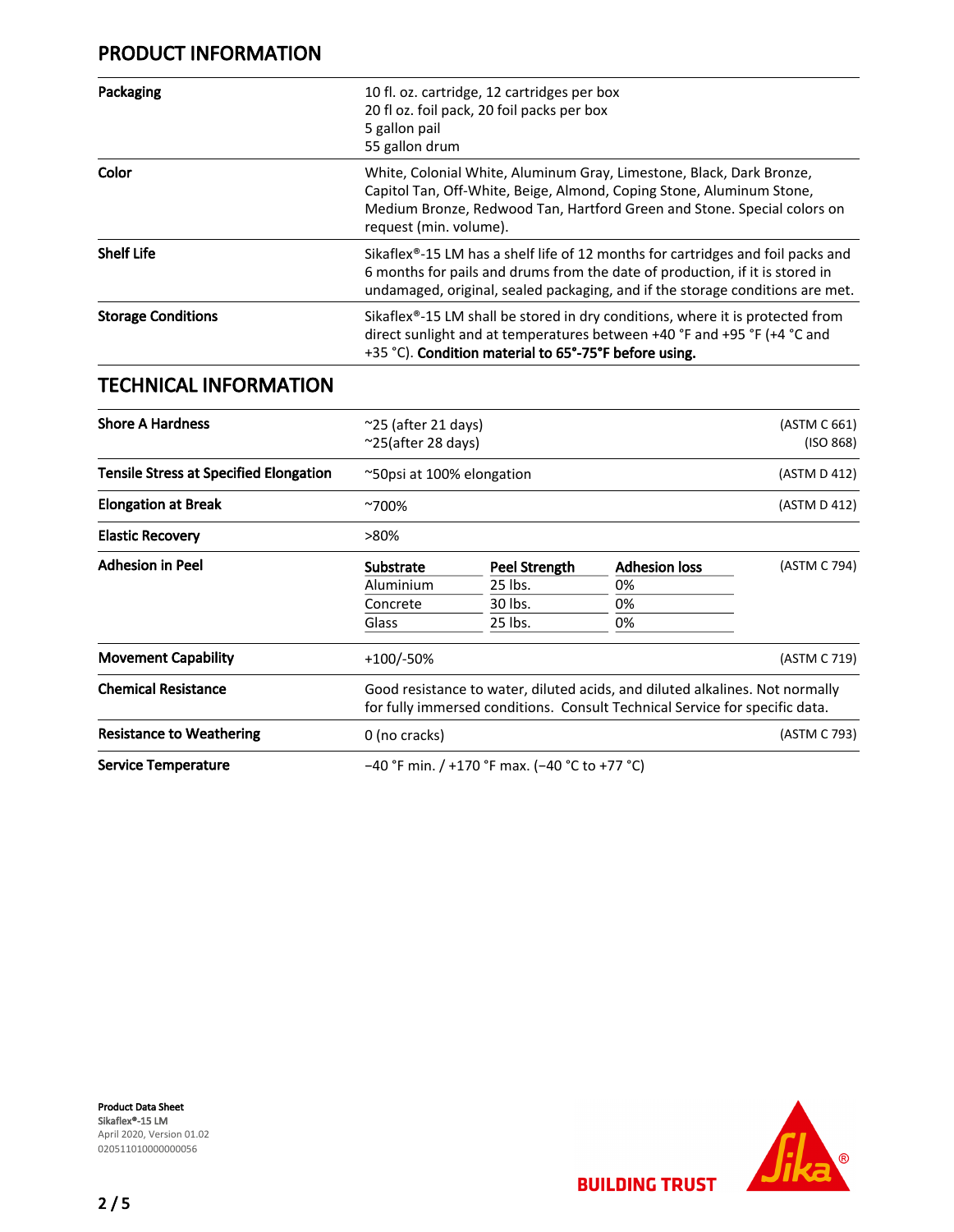## APPLICATION INFORMATION

#### Coverage

#### 10.1 oz Cartridge: Yield in Linear Feet

| Width                               | Depth           | <b>Depth</b>        | Depth           |
|-------------------------------------|-----------------|---------------------|-----------------|
|                                     | $\frac{1}{4}$ " | $3/8$ <sup>11</sup> | $\frac{1}{2}$ " |
| $\frac{1}{4}$ "                     | 24.3            |                     |                 |
| $\frac{3}{8}$ <sup>11</sup>         | 16.2            | 10.8                |                 |
| $\overline{\mathcal{V}_2}$ "        | 12.1            | 8.1                 | 6.1             |
| $\frac{3}{4}$                       | 8.1             | 5.4                 | 4.0             |
| 1"                                  |                 |                     | 3.0             |
| $\frac{1\frac{1}{4}}{1\frac{1}{2}}$ |                 |                     | 2.4             |
|                                     |                 |                     | 2.0             |

#### 20 oz Cartridge: Yield in Linear Feet

| Width                          | Depth | Depth               | Depth           |
|--------------------------------|-------|---------------------|-----------------|
|                                | 1⁄4"  | $3/8$ <sup>11</sup> | $\frac{1}{2}$ " |
| $\mathcal{V}^{\shortparallel}$ | 48.1  |                     |                 |
| $\frac{3}{8}$ <sup>11</sup>    | 32.1  | 21.4                |                 |
| $\frac{1}{2}$                  | 24.1  | 16.0                | 12.0            |
| $\frac{3}{4}$ <sup>11</sup>    | 16.0  | 10.7                | 8.0             |
| 1 <sup>''</sup>                |       |                     | 6.0             |
| $1\frac{1}{4}$                 |       |                     | 4.8             |
| $1\frac{1}{2}$                 |       |                     | 4.0             |

#### 1 Gallon: Yield in Linear Feet

| Width                               | Depth | Depth               | Depth           |
|-------------------------------------|-------|---------------------|-----------------|
|                                     | ¼"    | $3/8$ <sup>11</sup> | $\frac{1}{2}$ " |
| $\frac{1}{4}$                       | 307.9 |                     |                 |
| $\frac{3/8}{1/2}$                   | 205.3 | 136.8               |                 |
|                                     | 153.9 | 102.6               | 77.0            |
| $\frac{3}{4}$ "                     | 102.6 | 68.4                | 51.3            |
| $\overline{1}$                      |       |                     | 38.5            |
| $\frac{1\frac{1}{4}}{1\frac{1}{2}}$ |       |                     | 30.8            |
|                                     |       |                     | 25.7            |

| <b>Ambient Air Temperature</b> | +40 °C min. / +100 °F max. (+4 °C to +38 °C), min. 5 °F (3 °C) above dew point<br>temperature<br>Sealants should be installed when substrates are at mid-range of their<br>anticipated movement. |
|--------------------------------|--------------------------------------------------------------------------------------------------------------------------------------------------------------------------------------------------|
| <b>Substrate Temperature</b>   | +40 °C to +100 °F (+4 °C to +38 °C)<br>Sealants should be installed when substrates are at mid-range of their<br>anticipated movement.                                                           |
| <b>Cure Time</b>               | Tack-free time 2 to 6 hours (TT-S-00230C)<br>Tack-free to touch 3 hours<br>Final cure 7 to 10 days                                                                                               |

## APPLICATION INSTRUCTIONS

#### SUBSTRATE PREPARATION

Clean all surfaces. Joint walls must be sound, clean, dry,

frost-free, and free of oil and grease. Curing compound residues and any other foreign matters must be thoroughly removed. A roughened surface will also enhance bond. Install bond breaker tape or backer rod to prevent bond at base of joint.

**BUILDING TRUST** 

Product Data Sheet Sikaflex®-15 LM April 2020, Version 01.02 020511010000000056

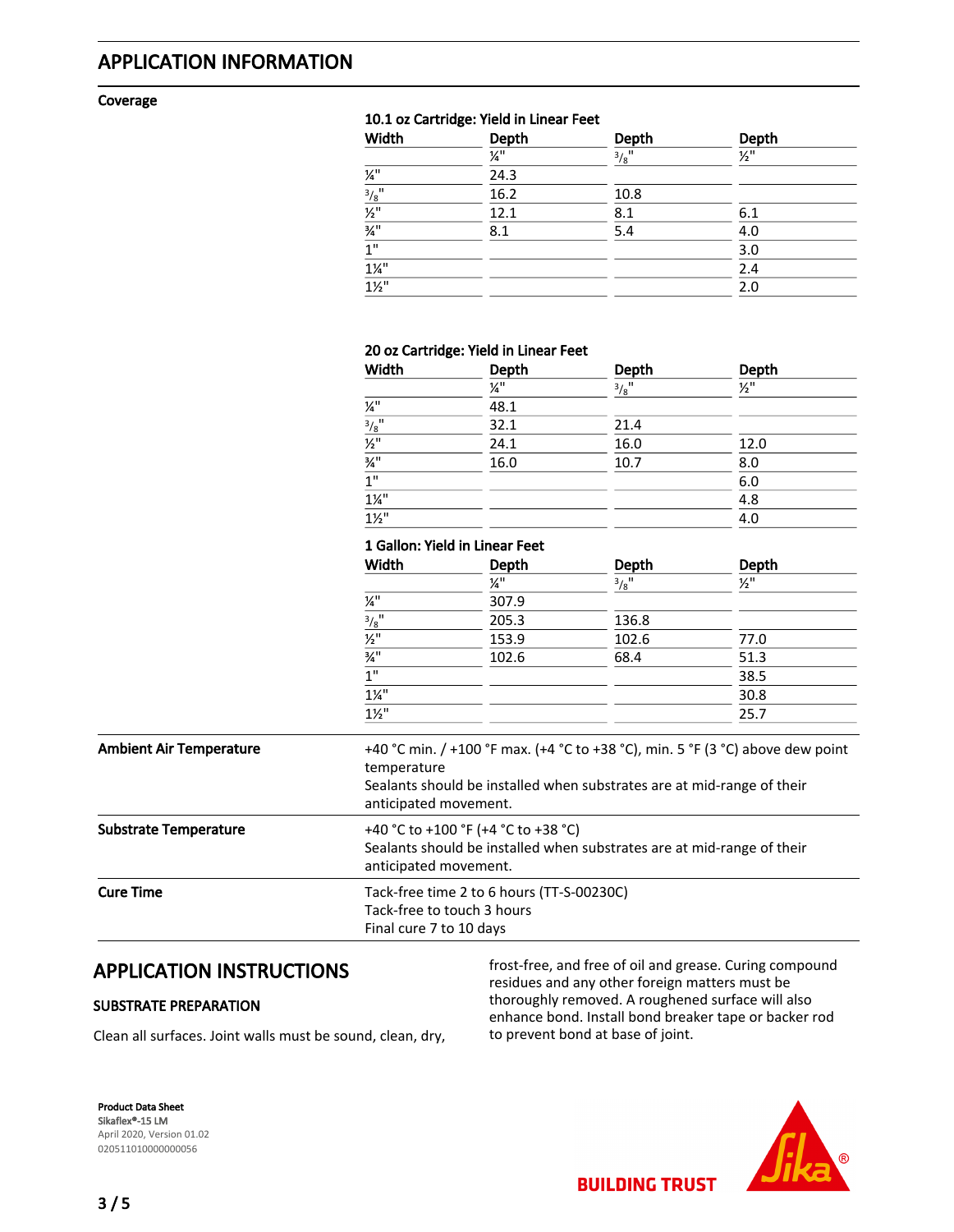#### APPLICATION METHOD / TOOLS

#### Priming

Priming is typically not necessary. Most substrates only require priming if testing indicates a need, i.e. due to excessively porous substrate. Consult Sikaflex Primer Technical Data Sheet or Technical Service for complete information as to primer requirements.

Note: Most Exterior Insulation Finish Systems (EIFS) manufacturers recommend the use of a primer. When EIFS manufacturer specifies a primer or if on-site bond testing indicates a primer is necessary, Sikaflex 429 primer is recommended. On-site adhesion testing is recommended with final system prior to the start of a job.

#### Application

Recommended application temperatures, 40°-100°F. For cold-weather applications, pre-conditioning units to approximately 70°F is recommended. Only apply sealant to clean, sound, dry, and frost-free substrates. Sikaflex-15 LM should be applied into joints when joint slot is at mid-point of its designed expansion and contraction. Place nozzle of gun into bottom of the joint filling entire joint. Keep nozzle in the sealant, and continue on with a steady flow of sealant preceding the nozzle to avoid air entrapment. Avoid overlapping of sealant to eliminate entrapment of air.

#### Tooling and Finishing

Tool sealant to ensure full contact with joint walls and remove air entrapment. Joint dimension should allow for 1/4 inch minimum and 1/2 inch maximum thickness for sealant. Proper design is 2:1 width to depth ratio.

#### Removal

Use personal protective equipment (chemical resistant gloves/ goggles/clothing). Without direct contact, remove spilled or excess product and placed in suitable sealed container. Dispose of excess product and container in accordance with applicable environmental regulations.

#### Over Painting

Allow 1 week cure at standard conditions when using

Sikaflex-15 LM in total water immersion situations and prior to over-painting.

## LIMITATIONS

- Allow 1 week cure at standard conditions when using Sikaflex®-15 LM in total water immersion situations and prior to painting.
- Maximum depth of sealant must not exceed 1/2 in.; minimum depth is 1/4 in.
- Do not cure in the presence of curing silicone sealants.
- Avoid contact with alcohol, and other solvent cleaners, during cure.
- When overcoating, an on site test is recommended to determine compatibility. ▪
- Do not apply when moisture-vapor-transmission condition exists from the substrate, as this can cause bubbling within the sealant.
- Use opened cartridges and uni-pac sausages the same day.
- When applying sealant, avoid air-entrapment.
- **·** Since system is moisture-cured, permit sufficient exposure to air.
- White color tends to yellow slightly when exposed to ultraviolet rays.
- **.** Light colors can yellow if exposed to direct gas fired heating elements.
- The ultimate performance of Sikaflex®-15 LM depends on good joint design and proper application. With joint surfaces properly prepared and sealed, movement of +100% -50% can be tolerated.
- Do not use in contact with bituminous/asphaltic materials.
- **.** Joint sealant needs to be recessed in properly designed traffic bearing joint

## BASIS OF PRODUCT DATA

Results may differ based upon statistical variations depending upon mixing methods and equipment, temperature, application methods, test methods, actual site conditions and curing conditions.

## OTHER RESTRICTIONS

See Legal Disclaimer.

## ENVIRONMENTAL, HEALTH AND SAFETY

For further information and advice regarding transportation, handling, storage and disposal of

Product Data Sheet Sikaflex®-15 LM April 2020, Version 01.02 020511010000000056



**BUILDING TRUST**